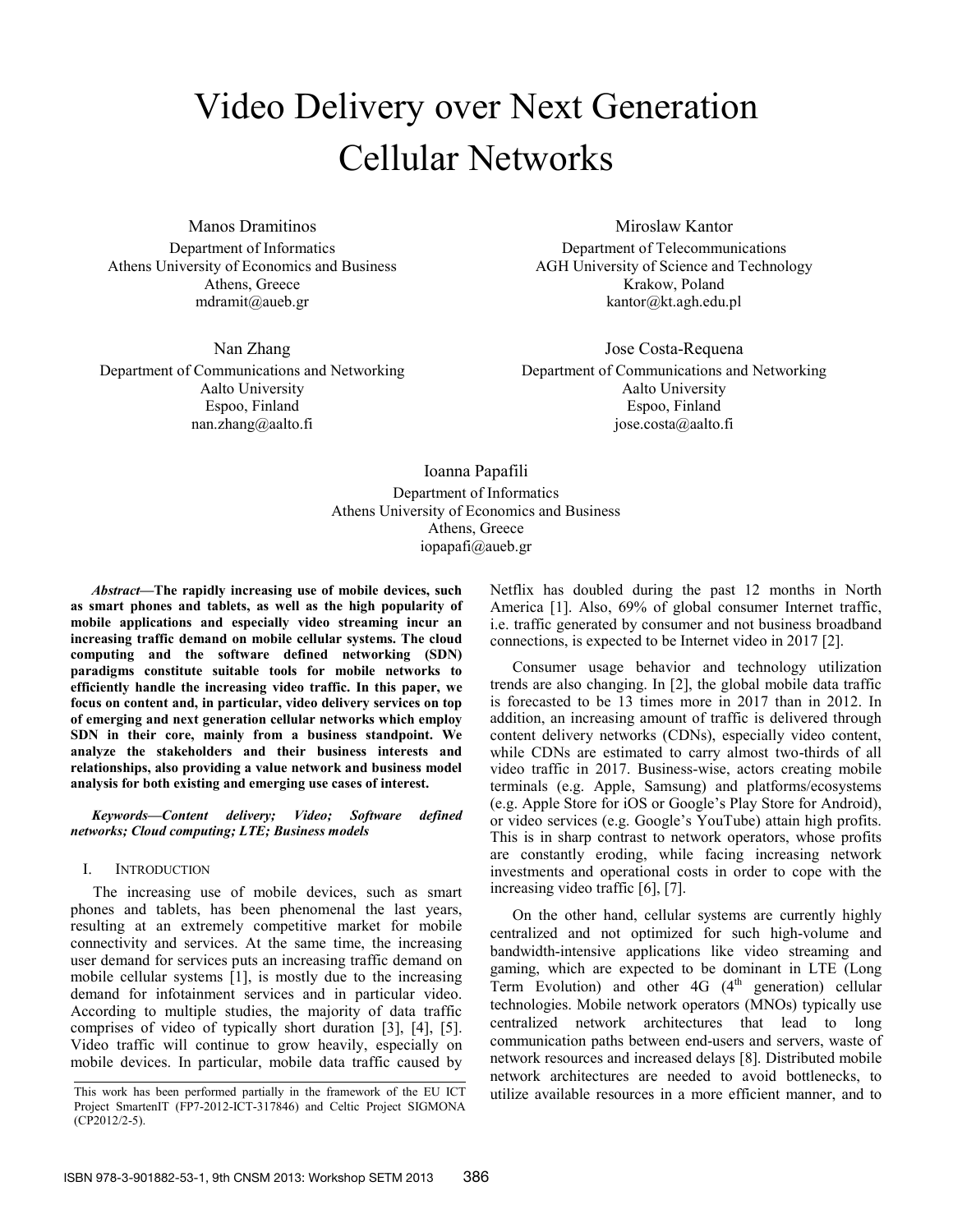improve end-users' quality of experience (QoE). The cloud computing model and, especially, software defined networking (SDN) can be applied in such mobile cellular systems to solve this issue by offering decentralized computing, flexible storage, and on-demand, elastic, pay-as-you-go services to third party operators and end-users, which can serve as a cost effective way of supporting video services.

In this paper we focus on content and, in particular, video delivery services on top of emerging and next generation cellular networks where virtualisation of the mobile core network is employed by use of new concepts such SDN, mainly from a business standpoint. This is motivated and justified by the increasing importance of video delivery services in terms of revenue and traffic growth. In Section II, we discuss the related technical and traffic engineering (TE) issues and in Section III, we overview the related work. Then, in Section IV, we present the stakeholders and briefly overview the methodologies adapted for the analysis done in Section V of video delivery over next generation cellular networks; the latter includes the business interests and relationships of the stakeholders, also providing value network and business models analysis for both existing and emerging use cases of interest. Finally, in Section VI, we summarize our findings and provide some concluding remarks.

#### II. NEXT GENERATION CELLULAR NETWORKS

Networks rely on the quality of the services they provide, and thus require a fine degree of traffic management and optimum use of network resources to enhance their competitiveness and ensure their cost-efficient operation.

 This can be achieved with the help of SDN. SDN is expected to be the key enabler in developing telecommunication infrastructure for the growing needs of the mobile networks. SDN is a networking paradigm in which the control plane is decoupled from the data plane (and therefore vendor-specific hardware), and it is assigned to a software application named controller.

The feature of SDN (e.g. via a well-defined API such as OpenFlow [9]) regarding simplifying routers and switches by moving the control plane to a centralized or distributed server(s) should: i) improve data throughput via simplifying switches' functionality and ii) reduce congestion via traffic management and optimized resource allocation applied by the controller. The SDN technology will allow enabling a set of new usage scenarios in mobile networks as follows:

- Segregation of traffic flows individually to share available resources supporting various Mobile Virtual Network Operators (MVNOs),
- Optimal redirection of flows to video servers closer to the end-users and dynamic load balancing,
- Efficient management and usage of resources; in particular, dynamic re-allocation of flows to free some routers and switch them off for energy optimization.

Mobile networks consist of physical and logical layers [10]. The physical layer is formed by network switches (L2), routers (L3) and physical links employing different topologies and technologies. The logical layer consists of network elements (e.g. eNodeB, Mobility Management Entity (MME), Serving/ Packet GW (S/P-GW), Home Subscriber Server (HSS), etc.) that perform the attachment, mobility and transport of data from mobile devices across the mobile network. The physical layers (L2 and L3) provide the required connectivity and transport functionality to the logical layers that implement the mobile specific control plane.

The integration of SDN with LTE network elements either as part of MME or as part of S/P-GW will allow keeping current IP based networks and include SDN-based flexibility. The SDN-based switches will improve the LTE network architecture to support video delivery by dynamically optimizing routing to access video streaming servers. Fig. 1 describes the scenario where an SDN controller is integrated with MME to dynamically change the routing based on enduser's mobility. In addition, SDN can improve caching after dynamically changing policies based on end-user's location and traffic congestion.



Fig. 1. Integration of SDN with MME for optimal video streaming.

As shown in Fig. 1, the SDN controller has complete visibility of the traffic and topology of the network. Therefore, the SDN controller can dynamically decide most suitable routes and select proper S/P-GW as the point of attachment to public Internet for accessing the video streaming servers. The LTE architecture already separates control from data plane which facilitates the virtualization of network elements and integration with SDN. The MME manages the mobile attachment, registration and handover control procedures together with the eNodeB. The S/P-GW manages the data plane through tunneling from the eNodeB after the MME indicates to the S/P-GW that the mobile has completed the attachment and registration. Therefore, to avoid cross traffic the LTE control plane i.e. MME should be integrated with the SDN controller. This allows the MME to have full visibility of the SDN switches through the controller and apply the proper policies regardless whether the MME is virtualized and moved to different locations. Moreover, the controller can perform load balancing over the P/S-GW to optimize the access to public Internet from the mobile network. The controller can select the optimal route when end-user moves to avoid congested paths and provide better quality of service (QoS). In addition to optimal routing, SDN promises optimal content access based on in-network caching management to concentrate the traffic in certain location, thus reducing overall mobile network congestion.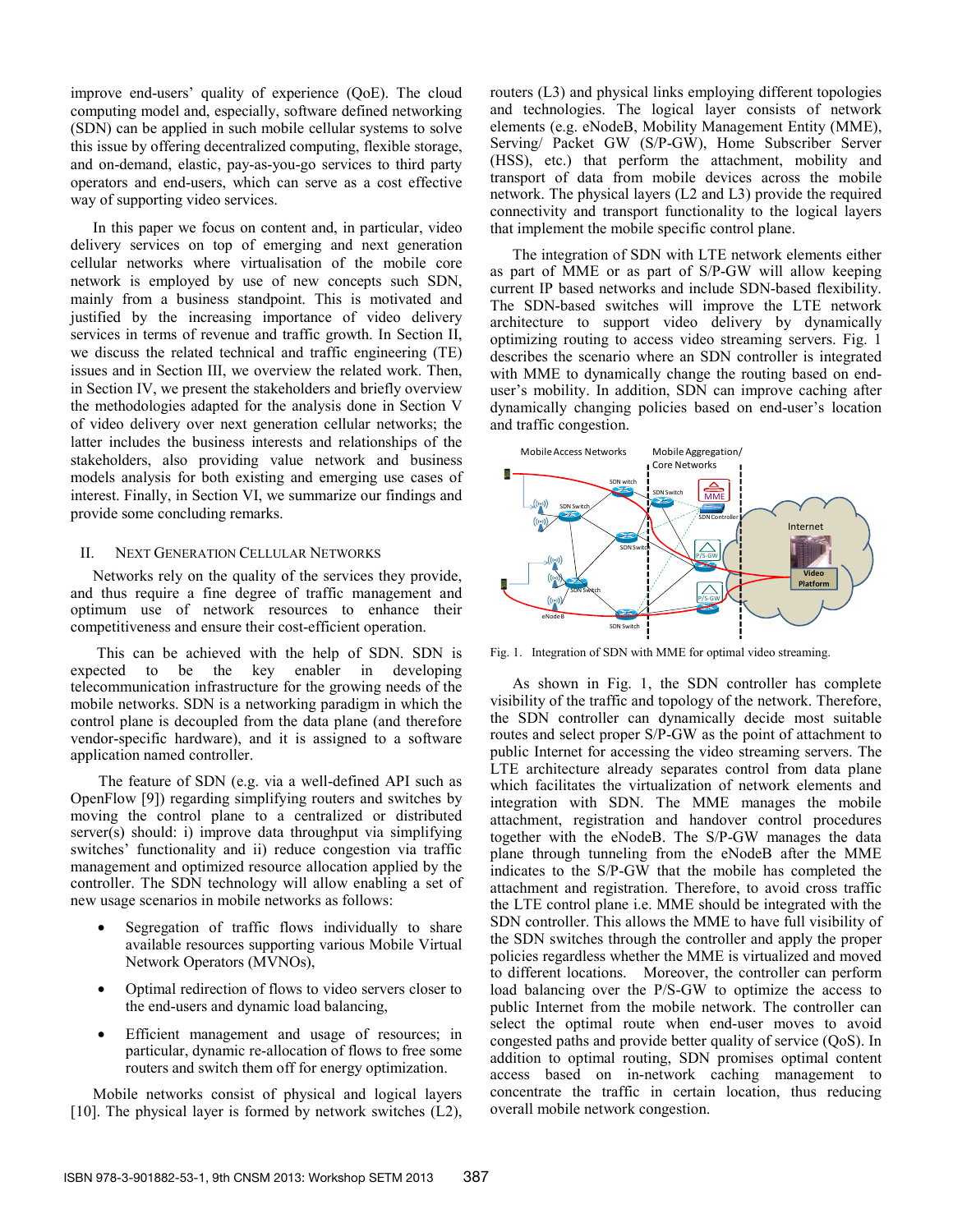# III. RELATED WORK

In a mobile network, a video application can be realized through different paths through core and access networks, which can influence the end-user's QoE, because of the lossy nature of the wireless channel [11] and the available rate for video delivery [12]. Nevertheless, the acceleration of mobile video is crucial for operators as delay significantly influences QoE of the subscribers in mobile networks. Many solutions have been proposed to reduce content delivery latency and enhance subscribers' QoE in mobile networks. For instance, in [13], the focus is on wireless performance analysis for 3G, 4G, and WLAN while taking into account video coding and efficient placement of video servers.

In [14], a comprehensive survey of most relevant research activities for content delivery acceleration in mobile networks has been presented. In [15] an optimization framework to achieve the best video performance considering QoE has been proposed. This framework combines three different approaches that can act simultaneously, i.e. path selection, traffic management and frame filtering. Alternatively, mobile CDN can enable the optimization of the content delivery to end-users on any type of wireless or mobile network. For example, [16] proposed a mobile streaming media CDN (MSMCDN) as a network overlay to the mobile infrastructure for video delivery over a time-varying channel. In addition, the MEDIEVAL project [17] developed an intelligent video aware mobile network architecture that implements CDNs to increase end-users' QoE for video services. The proposed solution integrates the CDN with mobility management and a cross-layer optimization entity.

Other studies focus on cross-layer, application-aware, or QoE-aware content delivery, such as the video pacing scheme proposed in [18]. In turn, network resource allocation framework considering the mean opinion score has been proposed in [19]. Another approach described in [20] proposes an adaptive streaming algorithm for 3GPP networks to improve QoS in varying network conditions by means of changing the media rate. Such adaptation depends on the available codec profiles and associated coding bit rates. The deployment of mobile CDN serving point nodes in a mobile CDN infrastructure is motivated in [21] by listing benefits for a mobile network operator who wishes to employ a mobile CDN system in their existing mobile network architecture.

Existing cellular networks suffer from inflexible and expensive equipment, and complex control plane protocols. In [22], authors argue that SDN can simplify the design and management of cellular data networks and inter-operation with other wireless network technologies and other operator networks, while enabling new services. The paper presents also some new challenges that future SDN architectures should address in cellular environment, such as supporting many subscribers, frequent mobility, fine-grained measurement and control, and real-time adaptation of, e.g., video quality, based on cell tower congestion, device type, and the subscriber's service plan.

In [23], the OpenRadio idea is presented, that provides modular and declarative programming interfaces across the entire wireless stack. OpenRadio's programmable cellular data plane enables the network operator to program the network stack for traffic subsets by specifying packet processing behavior expected from the network for different traffic classes. The similar idea called SoftCell has been presented in [24]. The architecture supports fine-grained policies for mobile devices in cellular core networks. The SoftCell controller realizes high-level service polices by directing traffic over paths that traverse a sequence of middle-boxes, optimized to the network conditions and end-user locations.

Moreover, in [25], the integration of OpenFlow with LTE control plane is proposed. The authors advocate in favor of using the OpenFlow protocol for setting up GTP tunnels. Another approach, called OpenFlow Wireless [26] focuses on virtualizing data path and configuration.

Finally, a new architecture called C-RAN (Cloud Radio Access Network) has been proposed in [27]. The goal of the solution, endorsed by China Mobile and several industry stakeholders, is to provide low cost and high performance green network architecture to operators. The C-RAN architecture adopts core technologies, such as centralized baseband pool, collaborative radio and real-time cloud computing, to build a clean radio access network. In turn operators will be able to deliver rich wireless services in a cost-effective manner for all concerned. Authors argue that through enabling the smart breakout technology in C-RAN, the growing internet traffic from smart phones and other portable devices, can be offloaded from the core network of operators. The proposed solution reduces back-haul and core network traffic and latency to the end-users as well as differentiates service delivery quality for various applications.

# IV. STAKEHOLDERS AND METHODOLOGY

This section presents the stakeholders and the methodologies used for the analysis of video delivery over next generation cellular networks. These methodologies have been enriched and adapted to cover the present analysis needs.

## *A. Stakeholders*

In today's Internet marketplace, the Internet service layer stakeholders are those providers that buy and sell Internet services, namely connectivity or network service providers (NSPs), information providers, and end-users. NSPs that offer connectivity on Layers 3 and below include: access network providers or edge NSPs, and transit NSPs. The information providers include cloud providers, CDNs, application service providers, content providers, Internet retailers and communication service provider, commonly referred to as over-the-top providers (OTTs) - and also market places.

On the other hand, the end-users may be classified as residential and business, while in the recent years, end-users have been seen to become also content producers by uploading to video platforms like YouTube home-made videos and other material, the so-called user-generated content (UGC). In our analysis below, we choose not to focus on this new role of the end-users though for simplicity.

A NSP (e.g. a Tier-1, 2, 3 network operator) would normally own its own network, and be responsible for the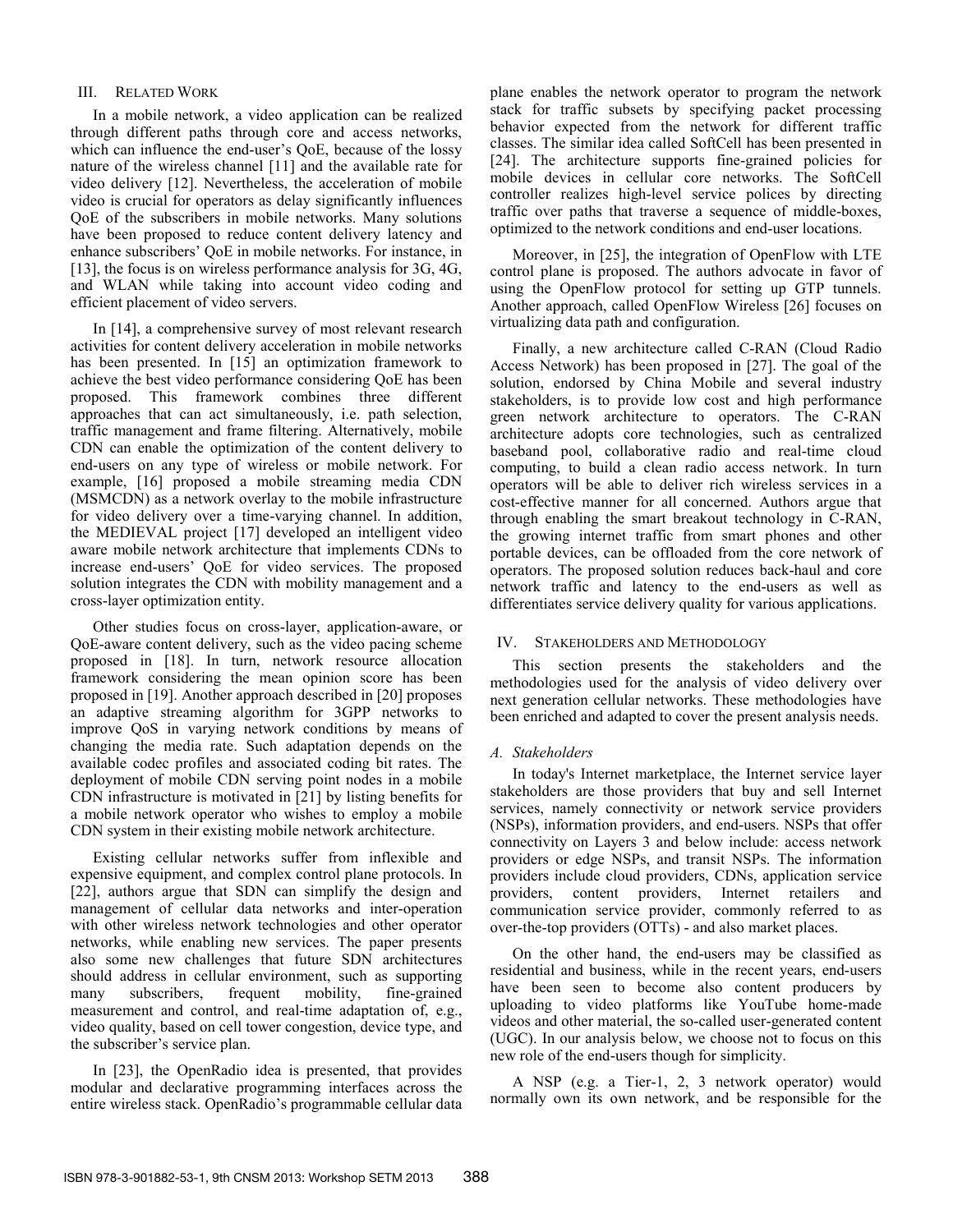provisioning of its functionalities. An NSP having as customers solely end-users is referred to as an Edge NSP. In cellular networks an Edge NSP with own network infrastructure is also called a Mobile Network Operator (MNO), while a wireless communication service provider not owning wireless network infrastructure, but instead leasing it from an MNO is named Mobile Virtual Network Operator (MVNO). A NSP selling wholesale Internet connectivity to other NSPs is commonly referred to as a Transit NSP.

Due to the erosion of NSPs' profit margins, the NSP and CDN business tend to converge, e.g. Level 3 in the US, although pure CDNs still exist, e.g. Akamai which is dominant in the CDN market. Nowadays, many NSPs deploy their own IPTV/video-on-demand (VoD) and CDN solutions, as an additional product offering, revenue source and a means of strengthening their presence in a highly competitive market.

Nevertheless, the roles of these stakeholders might change with the introduction of a new technology such as SDN in the considered scenarios, as discussed in Section V.B.3).

## *B. Methodologies*

## *1) Industry Architecture Notation*

The role configurations and the actors that control the critical roles as well as their interactions can be illustrated with the industry architecture notation shown in Fig. 2. The notation takes into consideration the technical architecture and functionalities, which defines the roles that actors control. Each actor can control several roles, but the responsibility of each role cannot be divided between the actors. The value of the notation lies in the ability to have several role-actor configurations for the same technical architecture. For a detailed description of the methodology, please refer to [28].



Fig. 2. Notation for industry architecture.

#### *2) Business Model Framework*

Business modeling provides the required understanding of the way the business entities transform their input to monetizable output; thus, elaborating on how business is conducted and instantiating the actors' interactions in the market. In this paper, we use an **adaptation** of the business model framework of [29], encompassing the key strategic choices an actor can make. In the adapted framework, key strategic choices are mapped to a set of key variables, for each of which a value range is defined. Note that the key variables and value ranges used in our study are based on those of [29] but are not identical to them so as to serve this analysis needs. These variables are grouped in 3 areas:

• *Value Proposition*: what is offered in the market to whom and via what resources

- *Value Network*: decisions on key partners and level of integration in the value network
- *Financial Configuration*: revenue and cost streams

This methodology is applied in Section V for the business modeling of video delivery over cellular networks. The reader may refer to [30] for additional information on the business model framework.

# V. VIDEO DELIVERY OVER NEXT GENERATION CELLULAR **NETWORKS**

This section presents the basic scenario for video delivery over cellular networks and use cases of interest, providing the value network configurations and business models depicting the actors' interaction on the business and technology layers.

## *A. Scenario definition*

As already mentioned, our basic scenario is video delivery and, specifically, VoD over next generation cellular networks. In this scenario, end-users utilize the VoD service at the retail market, which is mapped to the session layer in terms of traffic. The content consumed in the retail market is made available via business agreements in the wholesale market, i.e. among the cellular Edge NSP (MNO or MVNO) and the Content Provider or a CDN, possibly with the intermediation of some Transit NSP.

The content can be either on-net, i.e. provided by the Edge NSP itself, or off-net, i.e. outside the Edge NSP, while additional stakeholders are involved in the value chain and service composition process for its efficient delivery to the end-users of the cellular Edge NSP. These issues are investigated in the remainder of this section by means of distinguishing a basic use case focusing initially on the on-net VoD market and an additional one depicting the additional complex interactions required when (at least some part of) the content is off-net. This separation allows a better understanding of the business interactions on two complementary parts of the value chain, i.e. from the Edge NSP to the end-user and from the content origin to the Edge NSP respectively.

## *1) Use case: On-net Video on Demand*

VoD service over a (virtualized) LTE network is illustrated in Fig. 3 with the right part depicting the on-net video traffic.



Fig. 3. Video-on-Demand delivery over an LTE cellular network.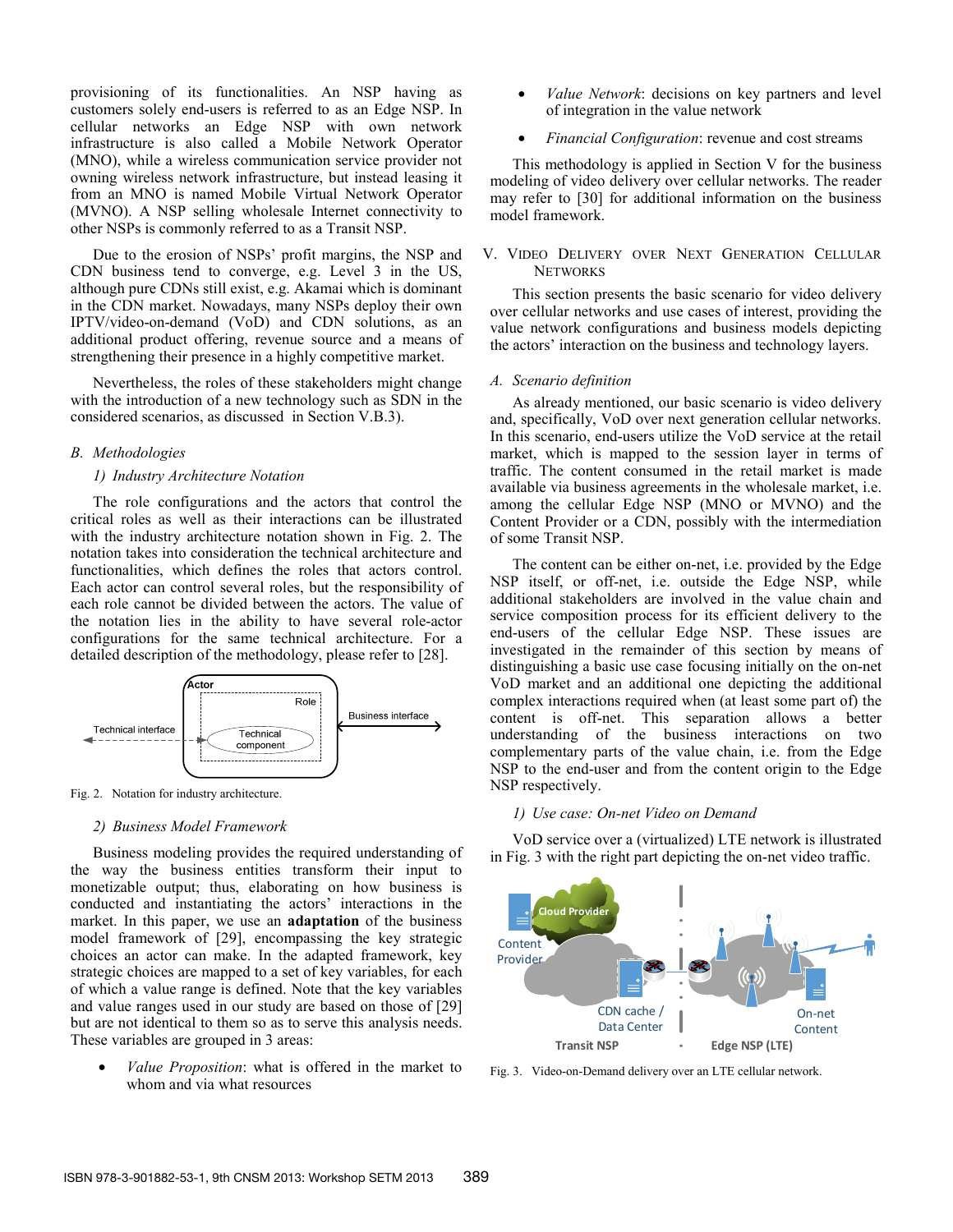Its respective analysis in terms of business and technology interactions is provided in Fig. 4: The Edge NSP offers its own video service that the end-users can request on an ondemand basis. The content is stored in the Edge NSP's video platform and the Edge NSP controls the access to the video service through end-user subscriptions, i.e. SIM cards. The content ownership is omitted from the figure for simplicity; however, the content can be produced by a third party content provider or by the NSP itself. The Edge NSP may also utilize caching for better performance and QoE for the end-users.

For full Internet connectivity, the Edge NSP buys network capacity from the Transit NSP, which is separated into the hardware component and the control component by a network virtualizer. The access network can also be virtualized and the radio resource allocator can be controlled by a MVNO. However, in this work, the Edge NSP is defined to include both the MNO and the MNVO variants, since this distinction has limited impact on the VoD service; indeed, typically MVNOs lease a part of the MNO's radio access network (RAN) and probably some support functionality (e.g. accounting) via static wholesale agreements acquiring a fraction of the MNO's RAN frequencies.



Fig. 4. On-net Video-on-Demand use case.

# *2) Use case: Off-net Video on Demand*

A similar use case of VoD service over an LTE network is illustrated in Fig. 5, where the video delivery is performed offnet, i.e. hosted outside the domain of the cellular Edge NSP. This use case requires one additional actor in the value chain, who is either a) a CDN (e.g. Akamai, Google), as is the typical present case, or b) a cloud operator providing IaaS or PaaS to content providers. Again, the actor/role of content ownership and provisioning are omitted for simplicity.

Note that the new entity may also represent multiple instances of CDNs or Clouds, such that interactions and business agreements can be assumed also between them. For instance, a federation of cloud operators, an emerging market trend, or CDNs can be considered in this case. Thus, this use case is compatible to the recent developments in the front of CDNi (CDN interconnection) [31], where multiple typically small CDNs collaborate to aggregate content and form a

federation which essentially serves as a large virtual CDN, capable of attracting demand from large content providers.

In this use case, a sufficiently large Edge NSP could establish a direct peering link with the CDN or cloud provider, so as to serve that CDN/cloud's content over a dedicated link of controllable QoS characteristics, possibly bypassing congested parts of the Internet, to reach the end-users of the Edge NSP. The efficient provisioning of the service to the end-users requires business coordination at the wholesale market among the aforementioned stakeholders, which are responsible for a part of the end-to-end service composition process.

This implies the presence of wholesale business agreements and Service Level Agreements (SLAs) with the typical model of bilateral cascading agreements: an SLA defines the performance for a fraction of the end-to-end service, e.g. between the content provider and the cloud provider; such a SLA would then be integrated by the next stakeholder in the chain (i.e. the Transit NSP) to his own product offering (to the Edge NSP) so as to construct the endto-end service with acceptable QoE for the end-user. This model has the advantage of simplicity in delegation of responsibility and limited accounting overhead for the involved parties.

![](_page_4_Figure_10.jpeg)

Fig. 5. Off-net Video-on-Demand use case.

# *B. Value Networks, Revenue flows and Business Models (MD)*

We now proceed to apply the reference framework to the paper's basic service scenario prescribing that the Edge NSP wants to deliver VoD services. Our focus is on the business interactions, the market power and competition issues, as well as on the impact of the SDN paradigm on the market. We can realistically assume that the content is owned by a content provider (e.g. a studio), who is accessible either directly or via the intermediation of a CDN, such as Akamai, a cloud or even a data center federation that has been delegated the responsibility of pushing the content provider's content close to the Edge NSPs, and thus, the end-users.

We begin our analysis with the first area, the **Value Proposition**, and we apply its basic parameters to this market.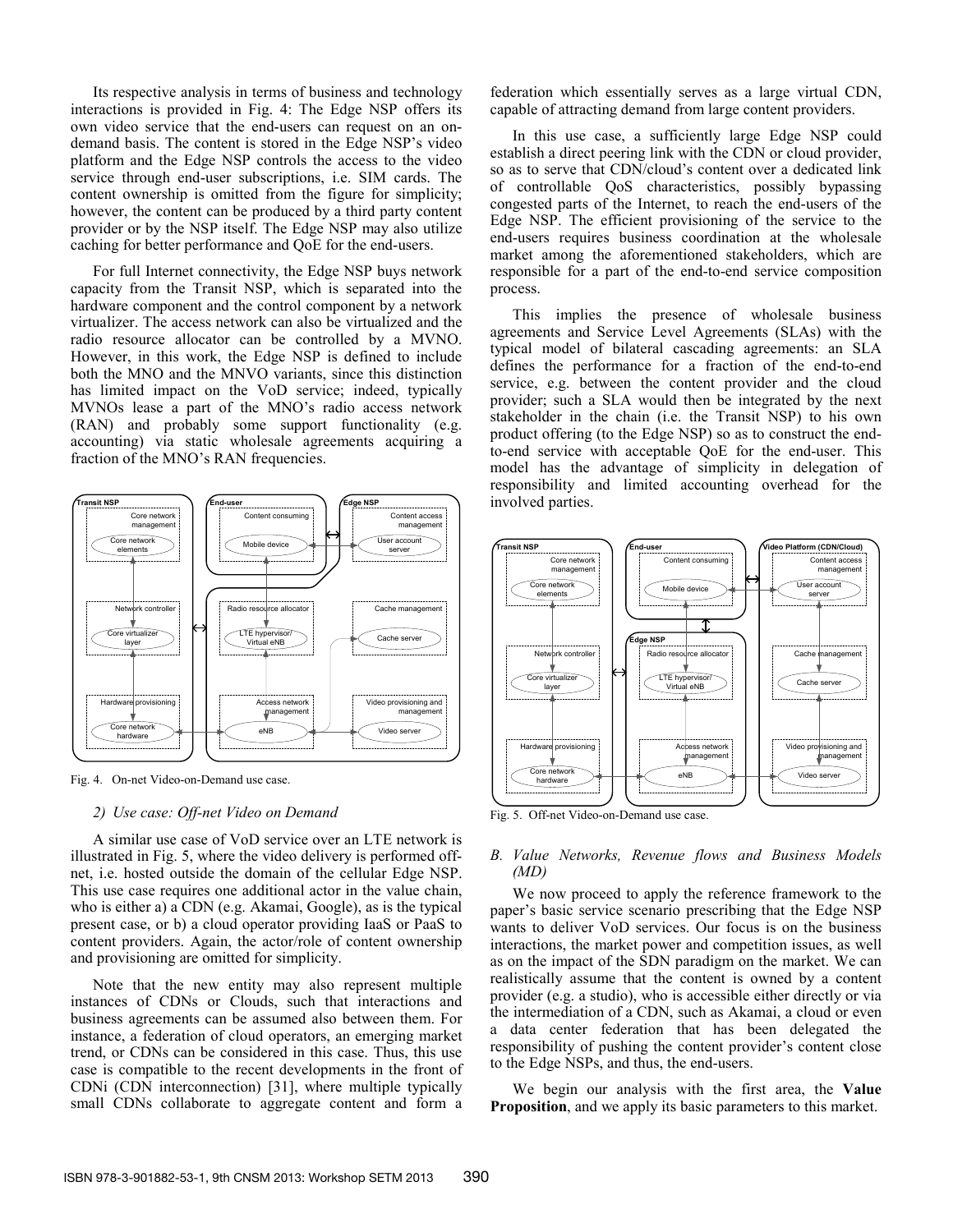*Product/Service Delivered*: Custom TE products at the wholesale level (among NSPs and OTTs) support premium transfer of (video) content from the content server to the enduser, who can be possibly paying at the retail level his serving NSP in order to watch premium content at high quality. In particular, the aforementioned network connectivity products are provided by the Edge NSP(s) via TE to ensure that he can deliver the desired quality via smart traffic engineering in their network (wholesale level). This might entice large content providers to purchase these dedicated network paths so as to increase the consumption of the content by the end-users (or alternative subsidize via advertisements). Thus, at the retail level, we can envision micropayments coming from the enduser's session layer, e.g., via subscription for the content purchased.

*Target Customer:* The NSP's target customer is the content provider or CDN, who is providing premium quality services to end-users (e.g. via some portal, where end-users subscribe). This could include, e.g., studios owning movies, who may wish to provide their services on top of the network as a cost-effective means compared to other alternatives.

*Customer Value*: Quality guarantees on video service. This renders the service a valuable market good of high quality, increasing its market potential and value in the market.

*Resources and Competencies*: The NSPs and other stakeholders utilize their resources and competencies in their core business, i.e. remain technology-oriented. The stakeholders do not necessarily invest in technology competencies and infrastructure to other domains; instead they design, implement and offer services that attempt to attract demand from other stakeholders whose main competency is in complementary service segments that as a whole support the end-to-end video delivery. The introduction of the SDN approach is expected to further intensify this trend by virtualizing and making available as a service the requited market segments, while stakeholders invest in their core business so as to remain competitive in this emerging market of services.

Next, the **Value Network** theme parameters are provided.

*Vertical Integration*: It is likely that NSPs perform vertical integration by aggregating the roles of CDN, Transit NSP and even possible Edge NSP. This could be the case for substantially large NSPs. Vertical integration is a good way to strengthen market position and exploit existing business ties in one market to push complementary products in complementary relevant markets. The virtualization that SDN brings can further intensify this trend, allowing stakeholders, whose core business is not that of networks (e.g. hypergiants, such as Google, or federations of data centers/CDNs), to control the end-to-end quality that the end-users of their services experience, via purchasing the right to reach the endusers with certain quality, defined in a SLA.

*Customer Ownership and Relationship*: There is some initial end-user interaction with some content web portal/server in order to trigger the video delivery. This portal creates an intermediated relationship and indirect revenue flows across the infrastructure and Internet service layer, i.e.

the layer of wholesale basic infrastructure and that of highlevel services that end-users are aware of. Wholesale agreements are bilateral and exploit existing business relationships. The SDN paradigm may further enforce the market position of large content providers, whose profits are constantly increasing as opposed to those of NSPs, further commoditizing the bit transfer market, even over the cellular infrastructure.

*Interconnection Modality-Business Agreements*: End-users may have a contract with the CDN/content provider (e.g. NetFlix or Disney portal) for the services it provides. This can be a long-term contract (e.g. monthly fee for being able to stream certain number of movies per day) or on-demand. For the agreements among the NSPs and CDNs involved in the service provisioning, wholesale transit-like agreements are envisioned.

*Content-Data Delivery Model*: The CDN model is the dominant one, which can be emulated also by a federation of interconnected Data Centers (or cloud providers). This is mostly due to the fact that the price dynamics of storage remain more cost effective than those of bandwidth, also combined with the higher multiplexing gains attained by caching: each bit cached in a CDN is reused resulting in bandwidth savings for the operators and QoE improvement for the end users. NSPs provide the required network infrastructure to connect the caches to the end-user in a way that the end-to-end customer QoE requirements are met.

Last, the parameters of the **Financial Configuration** theme are investigated.

*Revenue model, revenue sharing, charging issues and money flows*: The services can be subsidized by advertisement and also possibly paid per-view by the end-users who subscribe to those services e.g. via a VoD portal. This subscription could either be explicit (pay per-view case) or implicit (subscription is bundled in the end-user's contract paid by the end-user to his provider). For the management of the aggregate traffic flows, it is expected that the purchaser of the involved traffic contracts will have to compensate the involved networks (if any) for carrying this traffic on top of their network and reaching the end-users (the "eyeballs"). Thus, there are two distinct charging layers with separate/coexisting money flows: the aggregate level traffic charging at the network layer (NSP charging) and the per-session based charging at the application layer (end-user payments).

The current revenue model in the NSP world is that small networks (i.e. Edge NSPs) compensate upstream NSPs (i.e. Transit NSPs) for Internet connectivity. However large Edge NSPs, some of which are also active in the transit business, often succeed to attain some revenue from large content providers, e.g. Google, in order to guarantee high quality for certain services, e.g. YouTube. Those agreements are bilateral, typically confidential and implemented via private interconnection of the two parties and custom TE solutions in the Edge NSP network. The virtualization that the cloud and SDN paradigm bring may further intensify this trend, rendering the dynamic leasing and control of part of the Edge NSP resources a new product to be purchased by the Content and Application Service Providers.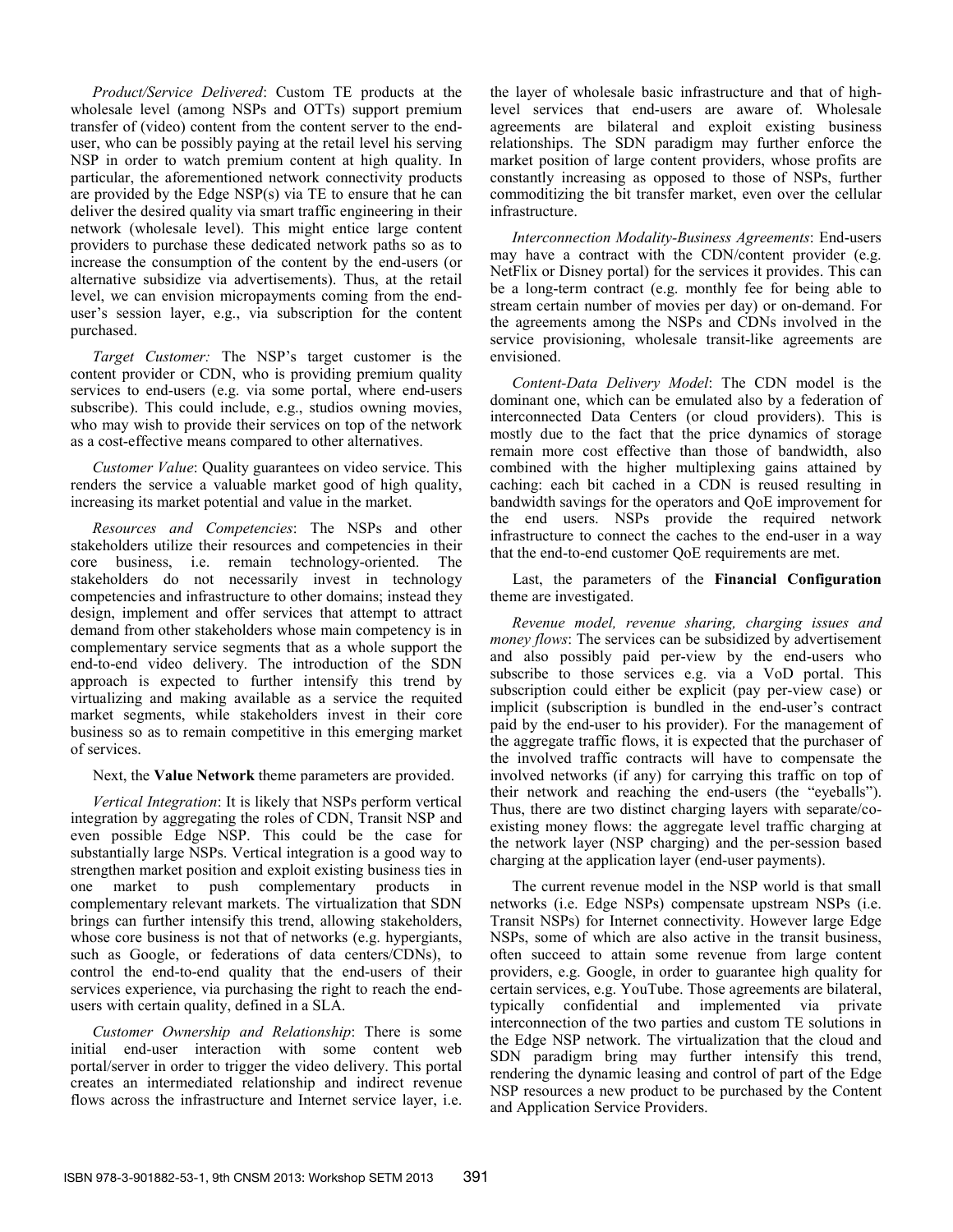It is, thus, important to note that the retail market (endusers paying for video) and wholesale market (among NSPs, CDNs) coexist and complement each other. The wholesale part of the market is not exposed to the end-user, who typically establishes a business relationship with the content owner (e.g. VoD portal) and the Edge NSP. The increased flexibility in the traffic management brought by the SDN paradigm may decrease the dependency of the core NSP and the end-user to an Edge NSP, possibly leading in the long term to an Edge-as-a-Service paradigm, where access to services will be purchased over a completely virtualized mobile access market, in extremis opaque to the end-user. This is a clear difference between the mobile and fixed edge network cases, as in the latter one usually there is only a single edge NSP owning the last mile (cooper or fibre) to the end-user.

In the case of federations of clouds and CDNs, some revenue sharing scheme must be decided by the involved parties. We envision that these federations will be highly specialized; addressing a specific target market and service (e.g. video delivery) and their operations will be regulated by common business policy rules that are unanimously approved by the federation members,. Well known mechanisms for revenue apportionment, such as Shapley values or even auction-based stock market-like mechanisms for the dynamic allocation of resources (e.g. storage and content), comprise potential candidate solutions.

*Cost Model*: The NSPs must invest to compete for the content-generated traffic; investments are expected to be individual, i.e. on a per-stakeholder basis, while federations and alliances, e.g. in the form of capacity and network deployment sharing, are also possible as complements. Also interconnection costs for the creation of new network routes and cache deployments may arise. The smart management of the traffic flows may also impede costs to the NSPs. A longterm agreement between the Edge NSP and the content provider (or CDN) is also likely, possibly complemented with a bandwidth-on-demand spot market for demand spikes. The cloud and SDN paradigms will allow increased awareness over the different costs over different parts of the network, thus, serving towards sustainable market prices and efficient serving of end-users' needs.

# *3) Discussion*

The SDN-enabled separation of data plane from control plane allows streamlining of current IP network elements after removing the control logic. This can lead to price erosion in the long term, since after removing control logic/intelligence from current IP switches and routers the only solution to improve competitiveness is by increasing throughput based on new technologies. On the other hand, the current IP network element manufacturers (e.g. Cisco, Juniper) can start selling new products including inbuilt LTE and SDN functionality, while virtualization can result in significant cost gains.

The mobile network manufacturers might continue to deliver the full end-to-end system, acquiring the SDN based network equipment from IP network element vendors together with the control logic that now is separated into independent software components. This separation of the data and control logic can lead to new entrants that can easily focus on the

production of mobile network elements and deliver those as software components that IP network element manufacturers can deliver with their products.

Therefore, the tight integration of data and control plane that current MNOs are delivering as a complete product is now decoupled. This leads to totally new business models, where both IP network elements and mobile network manufacturers might be reducing their operational margins that can be captured by new entrants. Concerning the new entrants, in addition to the independent software component vendors mentioned above, new players, such as data center providers (e.g. Google, Amazon, etc.), can take a more active role as service integrators. These new players can become network providers by acquiring and integrating the products from IP network elements and mobile network manufacturers.

In the previous sections we have elaborated on the business agreements, the potential business models and respective money flows. An existing market trend, also related to the on-going net neutrality debate, is that for the management of the aggregate traffic flows, it is expected that the purchaser of the involved traffic contracts will have to compensate the involved networks (if any) for carrying this traffic on top of their network and reaching the end-users (the "eyeballs"). This has to some extent been the case between same-sized networks, where asymmetry in the bilateral exchange of traffic leads to establishing paid peering relationships. The increasing demand for video delivery services over next generation cellular networks is likely to intensify this trend with the price serving as the proxy for the quality of the service (segment) purchased.

Furthermore, we foresee this trend also to the NSP-content provider market, due to the increasing "opening" of the networks whose usage is no longer limited to the operator that deployed the respective infrastructure; instead this traditional monolithic paradigm is increasingly replaced from that of network infrastructure as a service via virtualization and abstraction of network resources and functions.

The increased virtualization brought by the SDN paradigm may decrease the dependency of the end-user to an Edge NSP, possibly leading in the long term to an Edge-as-a-Service paradigm. In particular, access to services may soon be purchased over a completely virtualized mobile access market, in extremis on-demand on a per-session basis and the selection process may be automated and opaque to the end-user, thus further decoupling the network connectivity and services layer. To this end, alliances of the de-facto competing network and application service providers, whose scope may range from technical standardization, i.e. similar to the WiFi Alliance [32], to joint business, i.e. similar to the airline industry alliances, are also likely to emerge in an effort to achieve critical mass, cost reductions via increased resource usage, economies of scale, are also likely. Therefore, complex cooperative business agreements and horizontal or vertical integration market attempts are also likely to emerge in the coming years, further enriching the ecosystem business agreements and the resulting service offerings.